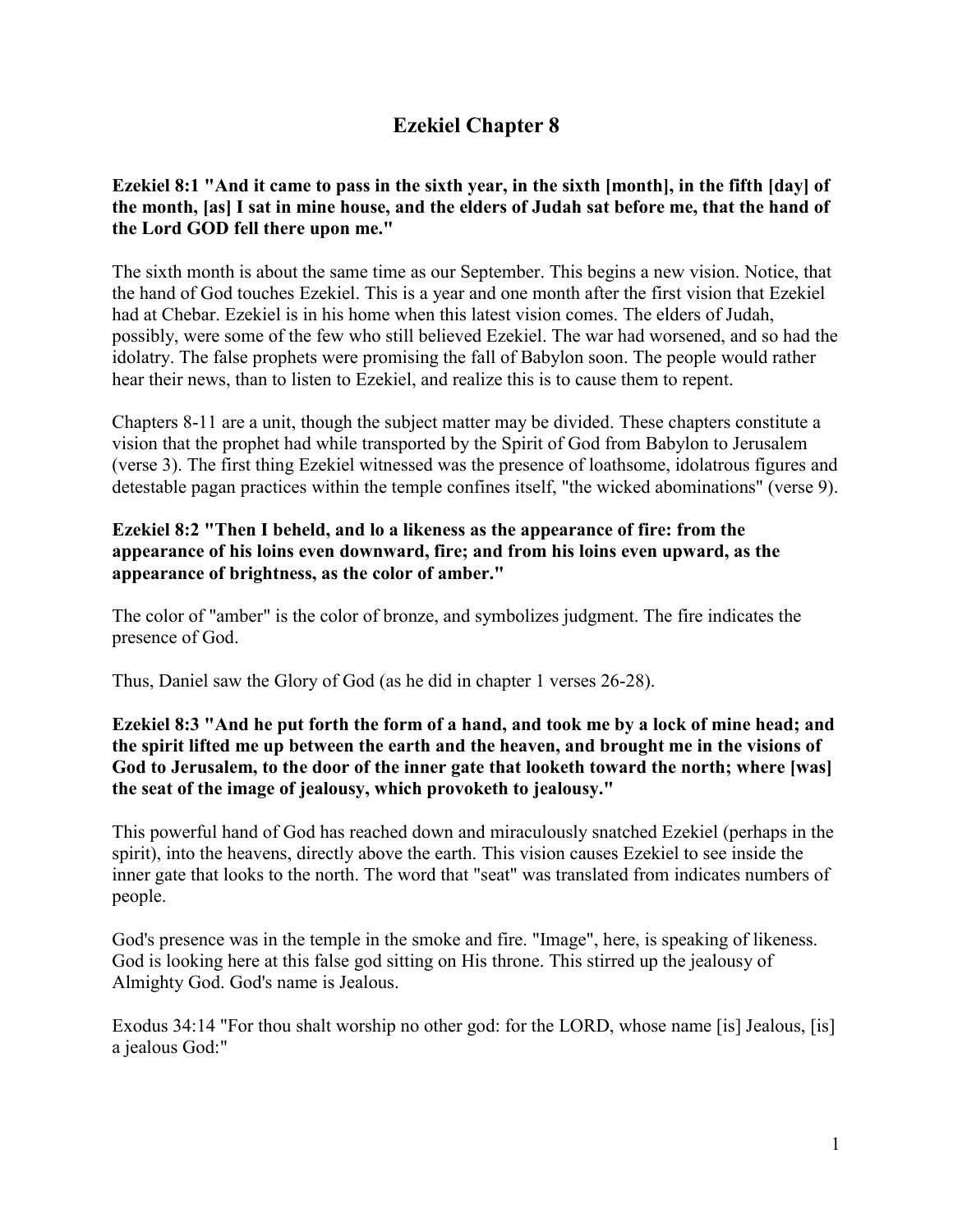The north, many times, is speaking of the direction of God. This is showing Ezekiel the reason for God bringing judgment against the people and on the temple.

The visions are not a description of deeds done in the past in Israel, but a survey of Israel's current condition, as they existed at that very time.

# **Ezekiel 8:4 "And, behold, the glory of the God of Israel [was] there, according to the vision that I saw in the plain."**

"The Glory of the God": God was also there in glory, but was ignored while the people worshipped the idol (verse 6).

This vision is of the presence of God in the temple, before its destruction. God is showing Ezekiel the reason for His departure from the temple, and the destruction of the temple. He had every reason to destroy these people. They were His wife, and they had played the harlot, by worshipping false gods.

# **Ezekiel 8:5 "Then said he unto me, Son of man, lift up thine eyes now the way toward the north. So I lifted up mine eyes the way toward the north, and behold northward at the gate of the altar this image of jealousy in the entry."**

God had not abandoned the people. His presence had been in the temple. They had abandoned God, as we will see in the next few verses.

# **Ezekiel 8:6 "He said furthermore unto me, Son of man, seest thou what they do? [even] the great abominations that the house of Israel committeth here, that I should go far off from my sanctuary? but turn thee yet again, [and] thou shalt see greater abominations."**

"That I should go far off from my sanctuary": Sin would expel the people from their land and God from His sanctuary.

They had made idols of silver, and gold, and wood. Some of them had been in the sanctuary itself, in the very presence of God. They were constantly a reminder to God of their unfaithfulness. This lack of faith in God has driven God away from His sanctuary, where He met with His people. His anger has risen up in His face.

#### **Ezekiel 8:7 "And he brought me to the door of the court; and when I looked, behold a hole in the wall."**

This was a gate that led to the outer court and to the rooms of the priests and their families. The 70 members of the Sanhedrin lived here, also.

#### **Ezekiel 8:8 "Then said he unto me, Son of man, dig now in the wall: and when I had digged in the wall, behold a door."**

It appears that this was a hidden area in the wall of the rooms. There seemed to be a secret door.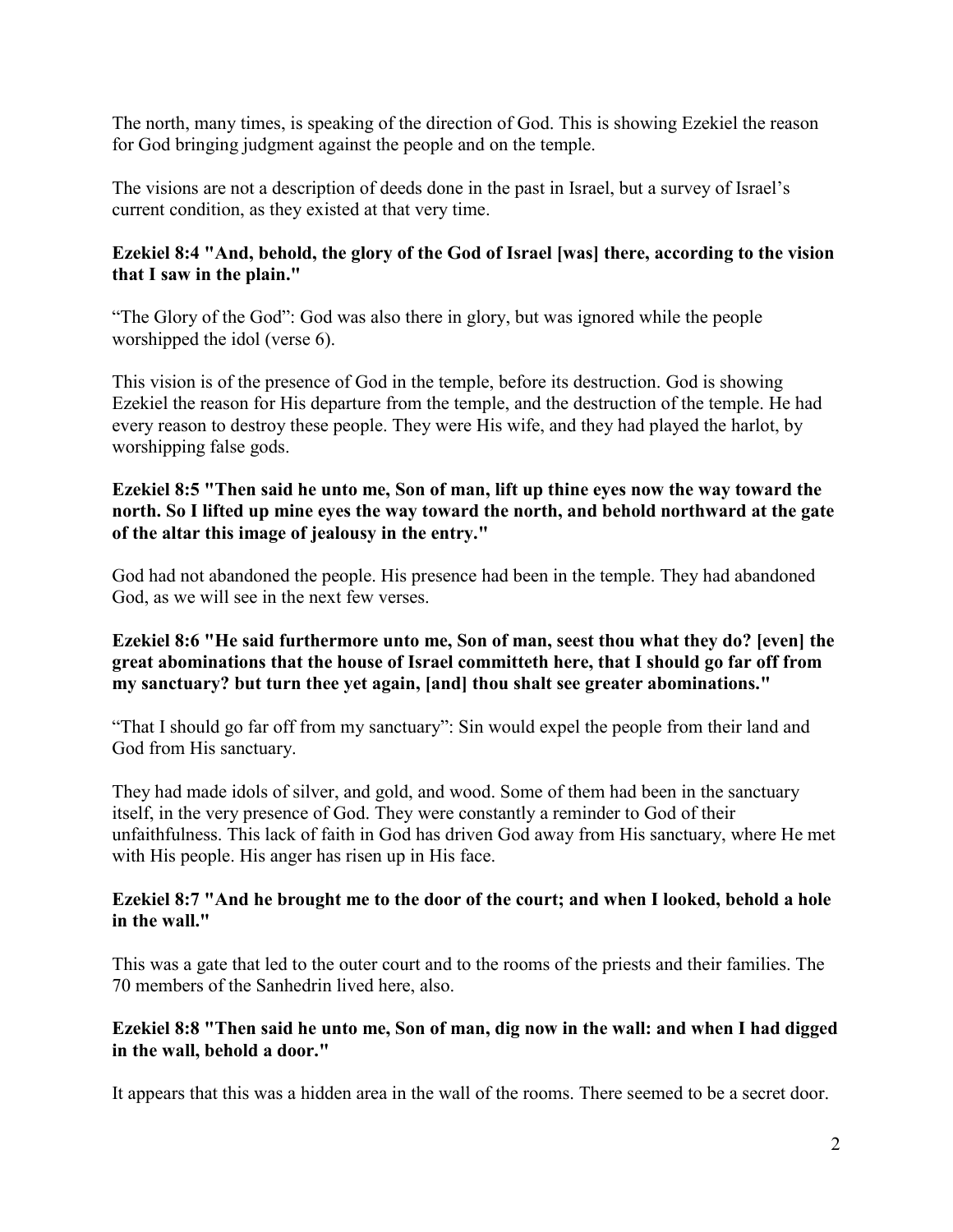This indicates the clandestine secrecy of these idolaters, practicing their cult in hiding.

#### **Ezekiel 8:9 "And he said unto me, Go in, and behold the wicked abominations that they do here."**

This was not in the main part of the temple, but was in the places where they stayed near the temple. This screams out warnings to all who minister the Word of God, to make sure their private lives are holy, as well as their public lives.

In the private lives of the priests and the high priest, they were worshipping false gods. "Abominations" are revolting sins in the sight of God.

## **Ezekiel 8:10 "So I went in and saw; and behold every form of creeping things, and abominable beasts, and all the idols of the house of Israel, portrayed upon the wall round about."**

The temple's walls are ugly with graffiti featuring creatures linked with Egyptian animal cults and other idols. Leaders of Israel, who should be worshipping the God of the temple, are offering incense to them.

The people of God have undoubtedly picked up the culture of the heathen nations around them.

## **Ezekiel 8:11 "And there stood before them seventy men of the ancients of the house of Israel, and in the midst of them stood Jaazaniah the son of Shaphan, with every man his censer in his hand; and a thick cloud of incense went up."**

The ancient men, who had been so dedicated to God in the past, are now seen burning incense to these false gods.

Obviously, these elders are not the Sanhedrin, since it was not formed until after the restoration from Babylon, though the pattern had been suggested much earlier. These men were appointed to guard against idolatry!

Jaazaniah was the leader of the 70. If he was the son of the Shaphan who read God's Word to Josiah (2 kings 22:8-11), we have some idea of the depth of sin to which the leaders had fallen. He is not to be confused with the man (in chapter 11:1), who had a different father.

## **Ezekiel 8:12 "Then said he unto me, Son of man, hast thou seen what the ancients of the house of Israel do in the dark, every man in the chambers of his imagery? for they say, The LORD seeth us not; the LORD hath forsaken the earth."**

These 70 thought because they were doing this in the privacy of their own quarters, that God would not know what they were doing. They are blaming God with forsaking the earth, when they have forsaken God. They have been unfaithful to God.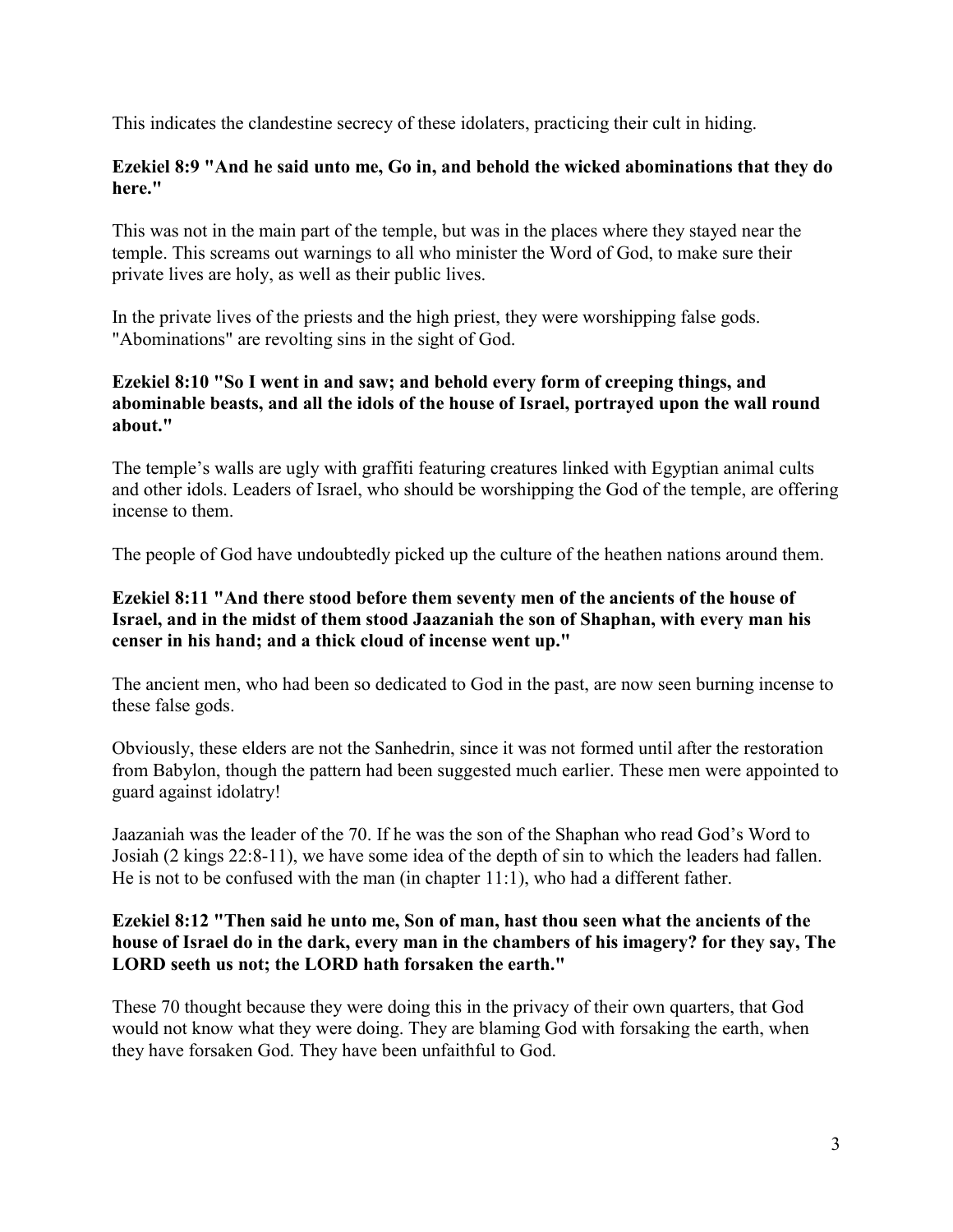## **Ezekiel 8:13 "He said also unto me, Turn thee yet again, [and] thou shalt see greater abominations that they do."**

This is bad enough to cause the wrath of God to descend upon them, but now God says there are even worse things going on.

## **Ezekiel 8:14 "Then he brought me to the door of the gate of the LORD'S house which [was] toward the north; and, behold, there sat women weeping for Tammuz."**

Yet a greater abomination than the secret cult was Israel's engaging in the Babylonian worship of Tummuz or Dumuzi, beloved of Ishtar, the god of spring vegetation. Vegetation burned in the summer, died in the winter, and came to life in the spring.

The women mourned over the god's demise in July and longed for his revival. The fourth month of the Hebrew calendar still bears the name Tammuz. With the worship of this idol were connected the basest immoralities.

Weeping for Tammuz was an act of worship intended to bring him back from the netherworld. Thus, these women were worshipping this Assyrian deity.

#### **Ezekiel 8:15 "Then said he unto me, Hast thou seen [this], O son of man? turn thee yet again, [and] thou shalt see greater abominations than these."**

It is almost impossible to believe there could be anything worse than this, but there is. God is bringing Ezekiel's attention to all the sins, to show why He destroyed them. God was justified in His judgment, but He wants Ezekiel to understand that He was justified.

## **Ezekiel 8:16 "And he brought me into the inner court of the LORD'S house, and, behold, at the door of the temple of the LORD, between the porch and the altar, [were] about five and twenty men, with their backs toward the temple of the LORD, and their faces toward the east; and they worshipped the sun toward the east."**

The 25 were worshipping the false sun god which is as old as history itself. The Son of God, Jesus, is the Light of the world. The worship of the sun is counterfeit of worship to the true God. The sun is nothing in and of itself. It is just a container for the light. Jesus Christ is the Light of the world.

These twenty-five were representative of the 24 priests and the High Priest, which would make up the 25. One thing that makes this believable is because they were in the most sacred inner court where only priests could go. This was the crowning insult to God.

**Ezekiel 8:17 "Then he said unto me, Hast thou seen [this], O son of man? Is it a light thing to the house of Judah that they commit the abominations which they commit here? for they have filled the land with violence, and have returned to provoke me to anger: and, lo, they put the branch to their nose."**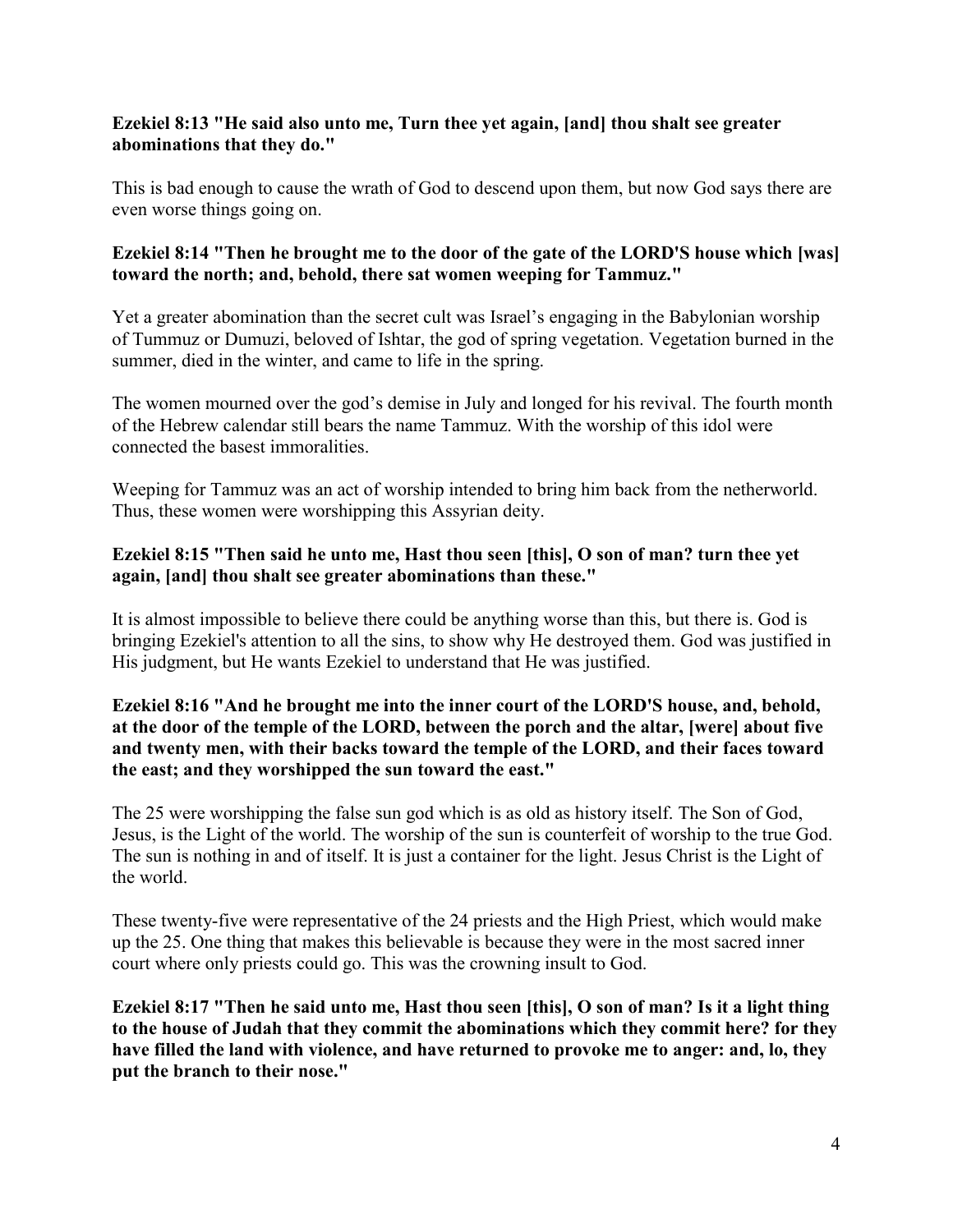The "putting of the branch to their nose" was part of the ritualistic worship of the false sun god. It's exact meaning is uncertain, but it seems to have been some act of contempt toward God.

The worst part of all of this is the fact that God had trusted them with His law. He had actually dwelt with His people. His presence had been in the Holy of Holies in the temple. Violence and the worship of a false god go together. It appears they have deliberately tried to anger God. God wants Ezekiel to understand why He has judged these people harshly.

## **Ezekiel 8:18 "Therefore will I also deal in fury: mine eye shall not spare, neither will I have pity: and though they cry in mine ears with a loud voice, [yet] will I not hear them."**

They had brazenly denounced their love for God with their worship of these false gods. Israel was His loving wife. She had gone away to the love of false gods. She had committed spiritual adultery. She had not only done this terrible thing, but had brazenly done it in full view of God. God will now punish her in full view of the world around her.

He will take justifiable vengeance upon her, with no pity. They may cry out to God, but He will not listen. It is too late.

# **Ezekiel Chapter 8 Questions**

- 1. Where was Ezekiel, when this Word of the LORD came to him?
- 2. Who was with him?
- 3. The sixth month is about the same as our \_\_\_\_\_\_\_\_\_\_\_.
- 4. What does God's hand do for Ezekiel?
- 5. How much later is this vision than the vision in Chebar?
- 6. What was the likeness that Ezekiel saw?
- 7. What does the color of "amber" symbolize?
- 8. The "fire" indicates what?
- 9. What did this powerful hand of God do to Ezekiel?
- 10. This vision causes Ezekiel to look into where?
- 11. What does "seat", in verse 3, indicate?
- 12. "Image" is speaking of  $\qquad \qquad$ .
- 13. What stirred up the jealousy of Almighty God.